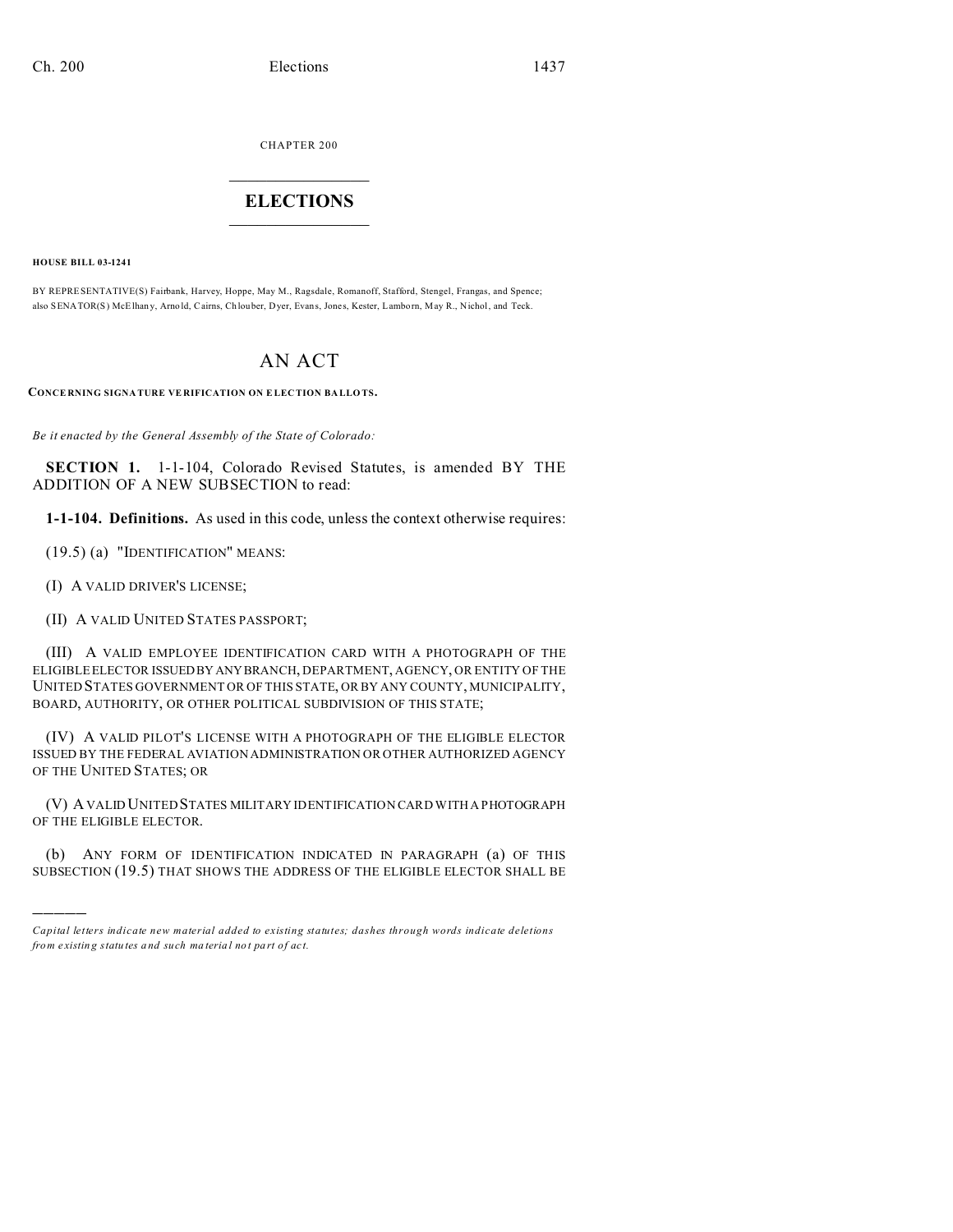CONSIDERED IDENTIFICATION ONLY IF THE ADDRESS IS IN THE STATE OF COLORADO.

**SECTION 2.** Article 7.5 of title 1, Colorado Revised Statutes, is amended BY THE ADDITION OF A NEW SECTION to read:

**1-7.5-107.3. Verification of signatures - November coordinated elections.** (1) (a) EXCEPT AS PROVIDED IN PARAGRAPH (b) OF THIS SUBSECTION (1), IN EVERY MAIL BALLOT ELECTION THAT IS A NOVEMBER COORDINATED ELECTION HELD IN 2005 OR ANY SUBSEQUENT YEAR, AN ELECTION JUDGE SHALL COMPARE THE SIGNATURE ON THE SELF-AFFIRMATION ON EACH RETURN VERIFICATION ENVELOPE WITH THE SIGNATURE OF THE ELIGIBLE ELECTOR ON FILE IN THE OFFICE OF THE COUNTY CLERK AND RECORDER IN ACCORDANCE WITH SUBSECTION (2) OF THIS SECTION.

(b) FOR THE MAIL BALLOT ELECTION THAT IS A NOVEMBER COORDINATED ELECTION HELD IN 2003, THE ELECTION JUDGE SHALL COMPARE IN ACCORDANCE WITH PARAGRAPH (a) OF THIS SUBSECTION (1) ONLY THOSE SIGNATURES THAT ARE IN THE COUNTY CLERK AND RECORDER'S DATABASE.

(2) (a) IF, UPON COMPARING THE SIGNATURE OF AN ELIGIBLE ELECTOR ON THE SELF-AFFIRMATION ON THE RETURN VERIFICATION ENVELOPE WITH THE SIGNATURE OF THE ELIGIBLE ELECTOR ON FILE WITH THE COUNTY CLERK AND RECORDER, THE ELECTION JUDGE DETERMINES THAT THE SIGNATURES DO NOT MATCH, TWO OTHER ELECTION JUDGES OF DIFFERENT POLITICAL PARTY AFFILIATIONS SHALL SIMULTANEOUSLY COMPARE THE SIGNATURES. IF BOTH OTHER ELECTION JUDGES AGREE THAT THE SIGNATURES DO NOT MATCH, THE COUNTY CLERK AND RECORDER SHALL, WITHIN THREE DAYS AFTER ELECTION DAY, SEND TO THE ELIGIBLE ELECTOR AT THE ADDRESS INDICATED IN THE REGISTRATION RECORDS A LETTER EXPLAINING THE DISCREPANCY IN SIGNATURES AND A FORM FOR THE ELIGIBLE ELECTOR TO CONFIRM THAT THE ELECTOR RETURNED A BALLOT TO THE COUNTY CLERK AND RECORDER. IF THE COUNTY CLERK AND RECORDER RECEIVES THE FORM WITHIN TEN DAYS AFTER ELECTION DAY CONFIRMING THAT THE ELECTOR RETURNED A BALLOT TO THE COUNTY CLERK AND RECORDER AND ENCLOSING A COPY OF THE ELECTOR'S IDENTIFICATION AS DEFINED IN SECTION 1-1-104 (19.5), AND IF THE BALLOT IS OTHERWISE VALID, THE BALLOT SHALL BE COUNTED. IF THE ELIGIBLE ELECTOR RETURNS THE FORM INDICATING THAT THE ELECTOR DID NOT RETURN A BALLOT TO THE COUNTY CLERK AND RECORDER, OR IF THE ELIGIBLE ELECTOR DOES NOT RETURN THE FORM WITHIN TEN DAYS AFTER ELECTION DAY, THE SELF-AFFIRMATION ON THE RETURN VERIFICATION ENVELOPE SHALL BE CATEGORIZEDASINCORRECT, THE BALLOT SHALL NOT BE COUNTED, AND THE COUNTY CLERKAND RECORDER SHALL SEND COPIES OF THE ELIGIBLE ELECTOR'S SIGNATUREON THE RETURN VERIFICATION ENVELOPE AND THE SIGNATURE ON FILE WITH THE COUNTY CLERK AND RECORDER TO THE DISTRICT ATTORNEY FOR INVESTIGATION.

(b) AN ORIGINAL RETURN VERIFICATION ENVELOPE WITH AN ENCLOSED SECRECY ENVELOPE CONTAINING A VOTED BALLOT THAT IS NOT COUNTED IN ACCORDANCE WITH PARAGRAPH (a) OF THIS SUBSECTION (2) SHALL BE STORED UNDER SEAL IN THE OFFICE OF THE COUNTY CLERK AND RECORDER IN A SECURE LOCATION SEPARATE FROM VALID RETURN VERIFICATION ENVELOPES AND MAY BE REMOVED ONLY UNDER THE AUTHORITY OF THE DISTRICT ATTORNEY OR BY ORDER OF A COURT HAVING JURISDICTION.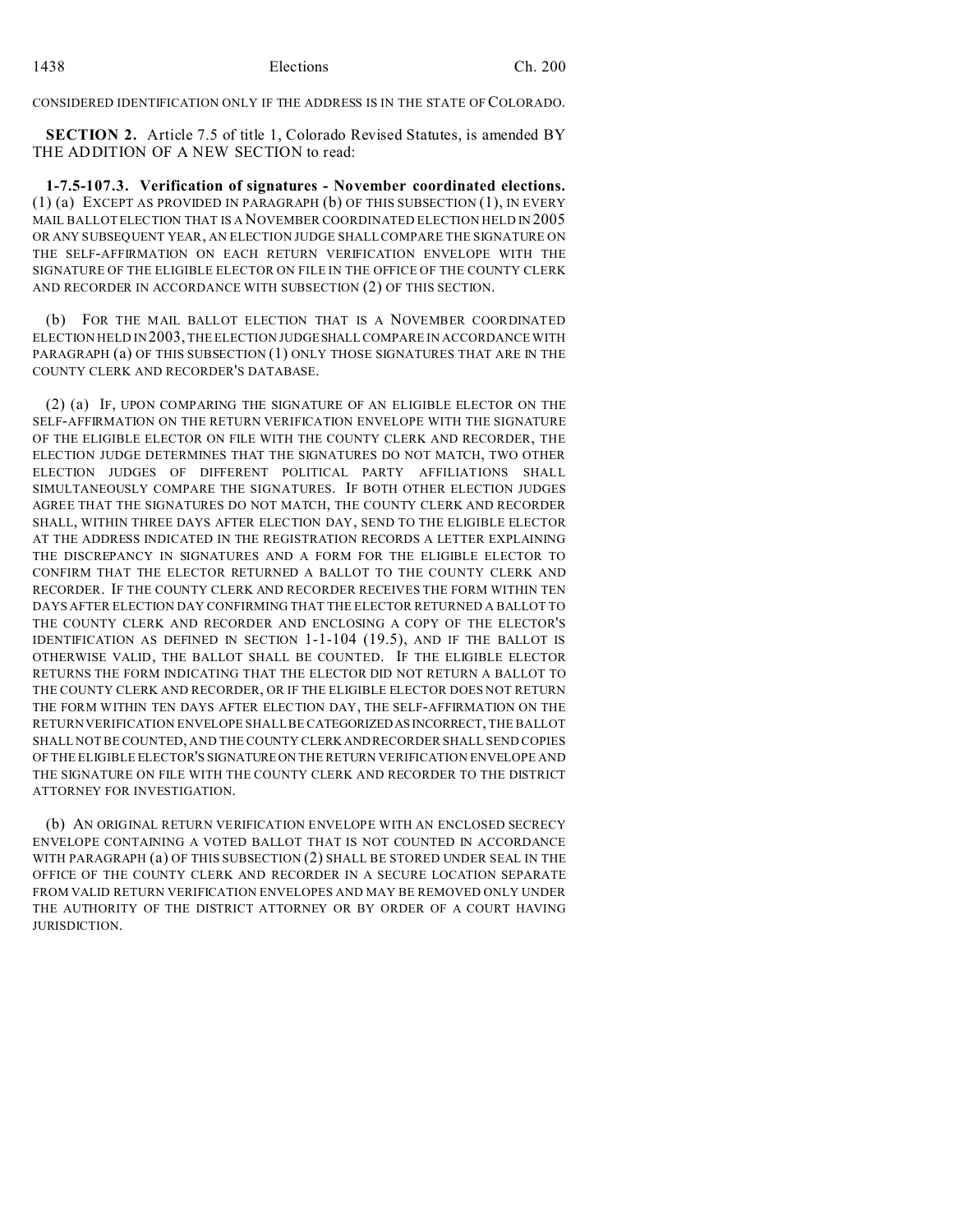## Ch. 200 Elections 1439

(c) IN THE CASE OF A DISAGREEMENT AMONG THE ELECTION JUDGES AS TO WHETHER THE SIGNATURE OF AN ELIGIBLE ELECTOR ON THE SELF-AFFIRMATION ON THE RETURN VERIFICATION ENVELOPE MATCHES THE SIGNATURE OF THE ELIGIBLE ELECTOR ON FILE WITH THE COUNTY CLERK AND RECORDER PURSUANT TO THE PROCEDURES SPECIFIED IN PARAGRAPH (a) OF THIS SUBSECTION (1), THE MAIL BALLOT CONTAINED IN THE RETURN VERIFICATION ENVELOPE SHALL BE COUNTED IN ACCORDANCE WITH THE REQUIREMENTS OF SECTIONS 1-7.5-107 (6) AND 1-7.5-107.5.

(3) IF THE ELECTION JUDGE DETERMINES THAT THE SIGNATURE OF AN ELIGIBLE ELECTOR ON THE SELF-AFFIRMATION MATCHES THE ELECTOR'S SIGNATURE ON FILE WITH THE COUNTY CLERK AND RECORDER, THE ELECTION JUDGE SHALL FOLLOW THE PROCEDURES SPECIFIED IN SECTION 1-7.5-107 (5) AND (6) CONCERNING THE QUALIFICATION AND COUNTING OF MAIL BALLOTS.

(4) (a) AN ELECTION JUDGE SHALL NOT DETERMINE THAT THE SIGNATURE OF AN ELIGIBLE ELECTOR ON THE SELF-AFFIRMATION DOES NOT MATCH THE SIGNATURE OF THAT ELIGIBLE ELECTOR ON FILE WITH THE COUNTY CLERK AND RECORDER SOLELY ON THE BASIS OF SUBSTITUTION OF INITIALS OR USE OF A COMMON NICKNAME.

(b) THE DESIGNATED ELECTION OFFICIAL MAY PROVIDE TRAINING IN THE TECHNIQUE AND STANDARDS OF SIGNATURE COMPARISON TO ELECTION JUDGES WHO COMPARE SIGNATURES PURSUANT TO THIS SECTION.

**SECTION 3.** Part 1 of article 8 of title 1, Colorado Revised Statutes, is amended BY THE ADDITION OF A NEW SECTION to read:

**1-8-114.5. Verification of signatures.** (1) (a) EXCEPT AS PROVIDED IN PARAGRAPH (b) OF THIS SUBSECTION (1), IN EVERY STATEWIDE PRIMARY AND GENERAL ELECTION HELD IN 2006 OR ANY SUBSEQUENT YEAR, AN ELECTION JUDGE SHALL COMPARE THE SIGNATURE ON THE SELF-AFFIRMATION ON EACH RETURN ENVELOPE OF EACH ABSENTEE BALLOT WITH THE SIGNATURE OF THE ELIGIBLE ELECTOR ON FILE IN THE OFFICE OF THE COUNTY CLERK AND RECORDER IN ACCORDANCE WITH SUBSECTION (2) OF THIS SECTION.

(b) FOR THE STATEWIDE PRIMARY AND GENERAL ELECTION HELD IN 2004, THE ELECTION JUDGE SHALL COMPARE IN ACCORDANCE WITH PARAGRAPH (a) OF THIS SUBSECTION (1) ONLY THOSE SIGNATURES THAT ARE IN THE COUNTY CLERK AND RECORDER'S DATABASE.

(2) (a) IF, UPON COMPARING THE SIGNATURE OF AN ELIGIBLE ELECTOR ON THE SELF-AFFIRMATION ON THE RETURN ENVELOPE WITH THE SIGNATURE OF THAT ELIGIBLE ELECTOR ON FILE WITH THE COUNTY CLERK AND RECORDER, THE ELECTION JUDGE DETERMINES THAT THE SIGNATURES DO NOT MATCH, TWO OTHER ELECTION JUDGES OF DIFFERENT POLITICAL PARTY AFFILIATIONS SHALL SIMULTANEOUSLY COMPARE THE SIGNATURES. IF BOTH OTHER ELECTION JUDGES AGREE THAT THE SIGNATURES DO NOT MATCH, THE COUNTY CLERK AND RECORDER SHALL, WITHIN THREE DAYS AFTER ELECTION DAY, SEND TO THE ELIGIBLE ELECTOR AT THE ADDRESS INDICATED IN THE REGISTRATION RECORDS A LETTER EXPLAINING THE DISCREPANCY IN SIGNATURES AND A FORM FOR THE ELIGIBLE ELECTOR TO CONFIRM THAT THE ELECTOR RETURNED A BALLOT TO THE COUNTY CLERK AND RECORDER. IF THE COUNTY CLERK AND RECORDER RECEIVES THE FORM WITHIN TEN DAYS AFTER